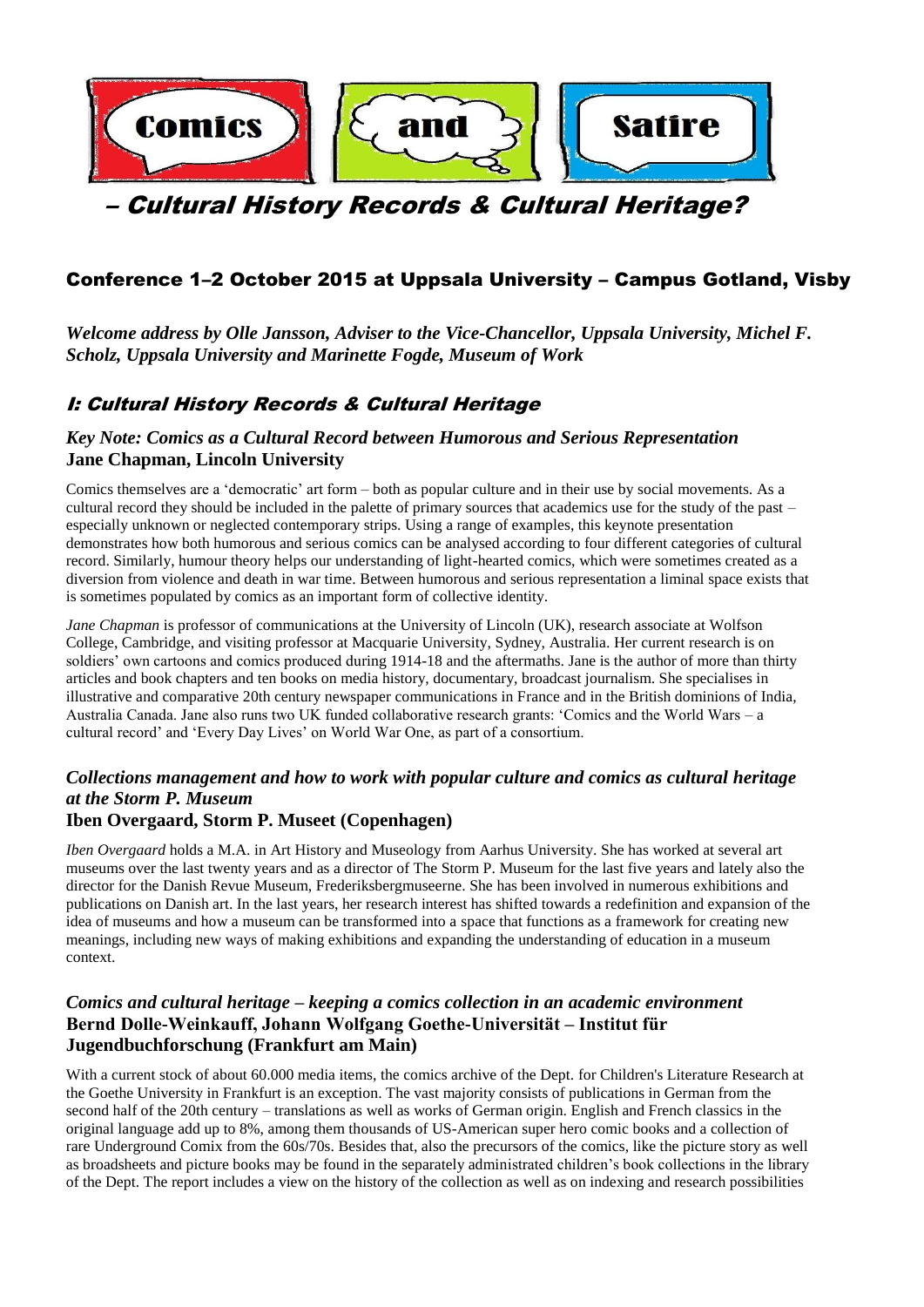*Bernd Dolle-Weinkauff*, Prof. Dr. AOR, Dpt. for Children's Literature Research, Goethe-University, Frankfurt (Germany). Principal fields of work: Children's and youth literature, picture books, comics, graphic novels, manga. Professional activities: Research project "Comics for young readers in West Germany" (1983-1989), Goethe University Frankfurt; Expertises about comics and cartoon films concerning copyright, readership questions, media legislation, prevention etc.; member of the jury for the "Max-and-Moritz-Award" for comics in Germany, (1986-1994): since 1989 director of the Dept.'s comics collection (ca. 60.000 media); President of the "Society for children's and youth literature Germany/Switzerland" (2004-2012); together with Jean-Marie Bouissou (Paris) and Marco Pellitteri founding the European Manga Research Network (2006). Author of "Comics. History of a popular genre in West Germany since 1945" Comics. Geschichte einer populären Literaturform in Deutschland seit 1945 (1990); Co-Editor of the [German yearbook of Children's and youth literature research] Jahrbuch Kinderund Jugendliteraturforschung (since 1999).

### *Satire and Society – Post-war Political Cartoons in the EWK archive* **Andreas Nilsson, Museum of Work**

Satirical cartoons are important sources that can reveal contemporary attitudes, political discussions and societal development. The EWK Museum – Centre for the Arts of Political Cartoon in Norrköping holds a unique collection of work by EWK, Ewert Karlsson (1918–2004). He is Sweden's internationally most renowned political cartoonist and the collection consists of 2,300 cartoons from the period 1948–1995, published in newspapers worldwide. As part of its mission to increase awareness of political cartoons and their role in society, the EWK Museum is dedicated to spur research in the area. A specific aim is to help fill the gap in current research on post-war political cartoons. EWK's extensive work as a sharp-eyed political commentator for five decades makes his cartoons a valuable base for research in various disciplines and interdisciplinary studies – from history and political science to media studies and art history. During last year, the EWK Museum enhanced the database covering the collection, and made it accessible on the web for researchers and other visitors. Publication date, context and other important metadata have been added to many of the cartoons. Main source for information has been Aftonbladet, one of Sweden's largest daily newspapers where EWK worked 1966–1995. The database contains caricatures of world leaders and satirical comments on international conflicts, dictatorship and human rights, environmental issues, foreign aid and inequality. EWK interpreted current events and discussions in his work and the cartoons can thus be used as a rear-view mirror, depicting both the distant political landscape they were created in and how they contributed to changing it.

*Andreas Nilsson* is archivist at the Museum of Work in Norrköping, Sweden. He worked 2014–2015 with a project for developing a database with political cartoons at the museum and making it accessible for research. Andreas has his base in science writing and holds a degree in journalism.

### *Inventory and Documentation of Swedish Comics History* **Christian Kindblad, Swedish Comic Association**

*Christian Kindblad* (born 1952 and living in Malmö) is a graphic designer and author. Employed at The Swedish Comics Society since 2014. Author of books and articles on local history; curator and designer of exhibitions; member of The Swedish Comics Society since 1973. Board member of The Swedish Comics Society since 1985. Vice chairman 1997–2006.

### *Serieteket Stockholm – Comics as a Public Service* **Ola Hellsten, Comic book Library**

Serieteket was founded in 1996, as a branch of the Stockholm City Library. Initiator and founder was the Finnish-Swedish librarian and comics enthusiast Kristiina Kolehmainen (1956–2012). The library does not only provide comics for loans, but also organizes events and meetings of various kinds, the biggest of which is the annual Stockholm International Comics Festival (formerly known as small press expo Sweden). Since 1999, Serieteket has been part – geographically and administratively – of the Culture House of Stockholm, sharing space with five other libraries, as well as galleries, cinemas, theatres, and concert stages. Providing comics in a library comes with some particular challenges compared to "ordinary" library work. A few examples will be discussed.

*Ola Hellsten*, Stockholm. Born 1972 in Uppsala. Librarian and Artistic Director of Serieteket, Sweden's only public library devoted to comics and graphic literature. Also leading the committee responsible for the annual Stockholm International Comics Festival. Master's degree in Library and Information Science and Bachelor's degree in Film Studies. Previously worked as a playwright/scriptwriter and scribe. Will make a brief presentation of Serieteket, its history, function and current activities. Will also talk briefly about the work of providing comics as a free public service.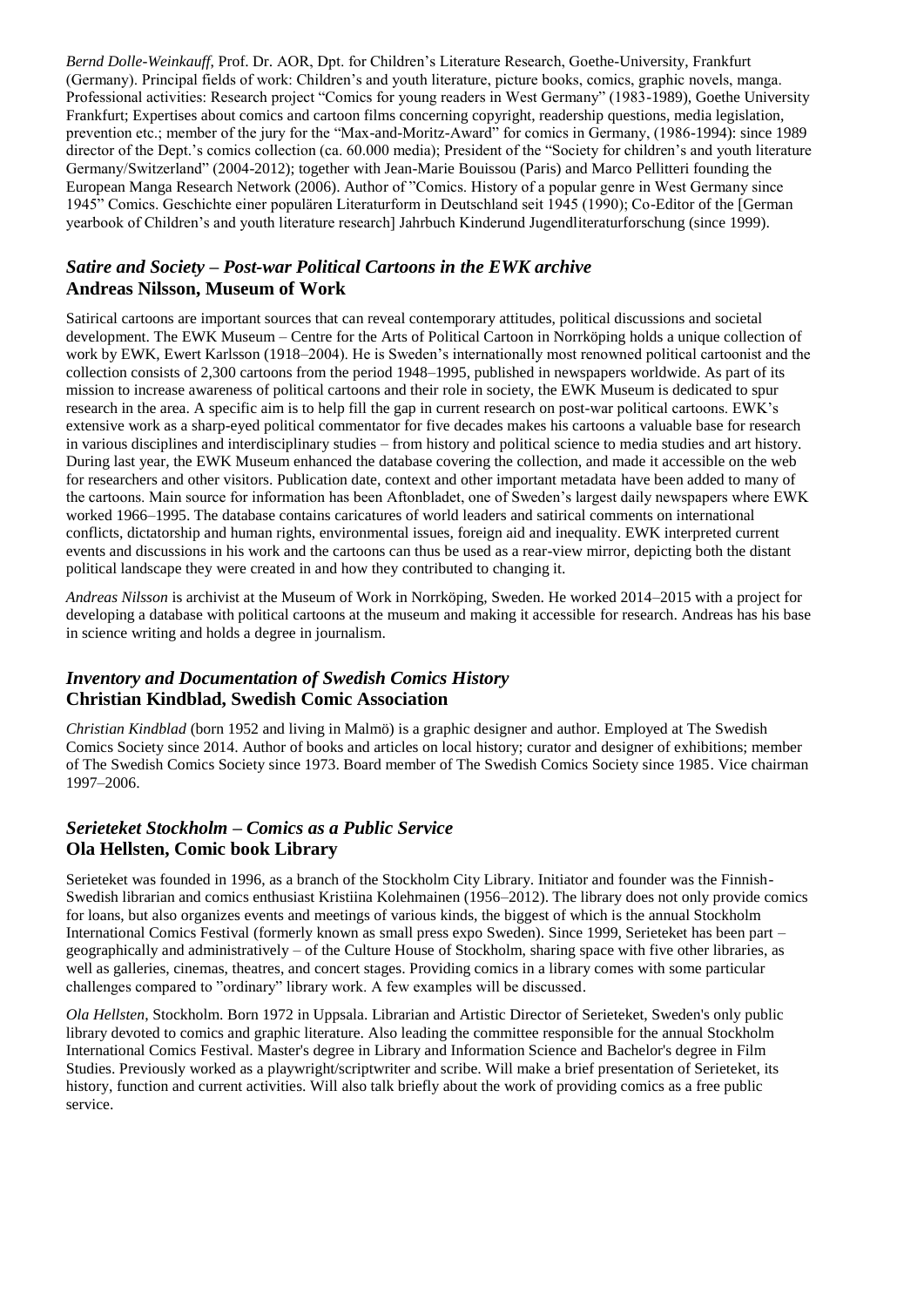### *The Comic Archive in Malmö – an initiative of the Swedish Comic Association* **Thomas Storn, Swedish Comic Association**

The Swedish Comics Archive in Malmö was founded in 2003. The purpose of the archive is to preserve and spread the history of comics in Sweden. Today the collection covers over 250 meters of shelf and contains original comic art, comic books, newspaper clippings about comics, letters and more. Head archivist Thomas Storn presents the Swedish Comics Archive, it´s collection of material and why a comic archive isn´t like no other archive.

*Thomas Storn*, born in 1968 and living in Lund, Sweden. Member of the Swedish Academy of Comic Art (Svenska Serieakademin) since 2009, the seat number 13. Archivist and comics historian specializing in older Swedish comics, comics and advertisement and Swedish Disneyania from the 1930s and 1940s. Trained teacher, and bachelor's degree at Lund University with history, archival knowledge and museum knowledge as the main topics. Studies in children's literature at Lund University. Taught children's literature at Lund University 1997-2003. Member of the Swedish Comics Association (Seriefrämjandet) since 1981, board member since 2001. SEF's archivist and head of the Swedish Comics Archive in Malmö since 2003. Writes about Swedish comics history, mainly in the journal Bild & Bubbla (Image & Bubble). Gives lectures in comics history and organizes exhibitions.

### *The integration of digital collections in the policy of the Brussels Comics Art Museum* **Tine Anthoni, Brussels Comics Art Museum**

Since 1985 the non-profit organization behind the Brussels Comics Art Museum has been collecting comic books and comic book related publications as well as original artwork. In his 30 years of history the comic art scene has evolved however, into an artistic field with thriving galleries and auctions, collectors and online sales platforms. The setup of a digital collection has been one of the strategies to face the challenge of competition with the market. The museum digitalizes all transiting artwork on loan during exhibitions, and it offers professional scanning services to artists, publishers and other parties on the condition that a copy of the file can be preserved for future research in the museum. The preparation of adequate collection software seems all the more useful as many artists are switching to creative processes involving intensive computer use, and in some cases exclusion of all paper.

*Tine Anthoni* graduated in 2004 as a Master in Dutch and English Linguistics and Literature at the Katholieke Universiteit Leuven. She specialized in Cultural Studies at the Vrije Universiteit Brussels during the next academic year and proposed a second master thesis on the adaptation of literary works in comic strip art. She has been working for the Brussels Comics Art Museum since 2005, where her daily tasks include the management of the education service and visitor's relations. She was appointed deputy director of the museum in October 2014.

# II: Satire in Cartoons and Films

### *Beyond the image – cartoons as sources to history* **Carina Milde, Museum of Work**

Political cartoonists have always drawn material from their contemporary society. Their cartoons then become concentrated interpretations of the daily news reports and discussions from everyday life. With insight in the symbols and events used by the cartoonist they become valuable sources to history. As a cartoonist you point out the direction for the reader to something specific. To succeed the cartoonist has to find the common interest that directly gets the readers on the right track. To be able to see the purpose of the cartoonist we need knowledge of the time and the events that are commented. Thus the cartoonist and the reader need to have a common ground in their views of the world. One of the most important tools is stereotypes. The feeling of recognition quickly captures the reader and creates an air of humour in the cartoon. Since stereotypes are built on prejudice and preconceptions there is a risk that they enforce prejudice rather than to problematize it. Some stereotypes are more frequently used than others which can make us immune to the questions the cartoonist seeks to debate. This is a constant issue for political and editorial cartoonists. Cartoonists use history to reflect on their own contemporary society. Current news issues are put in contrast or are connected to well-known historic events. In that way the image provides a connection between different generations and creates a deeper level of understanding. So who then is in control of the interpretation of the image? Today cartoonists work in a global media world, where not all of us share the same history. What is part of one's own history can be unfamiliar for readers in other parts of the world. And when they hand over the cartoon, we as viewers take over. You base your interpretation on your life, your reality and your history. And that is when a picture can speak more than a thousand words.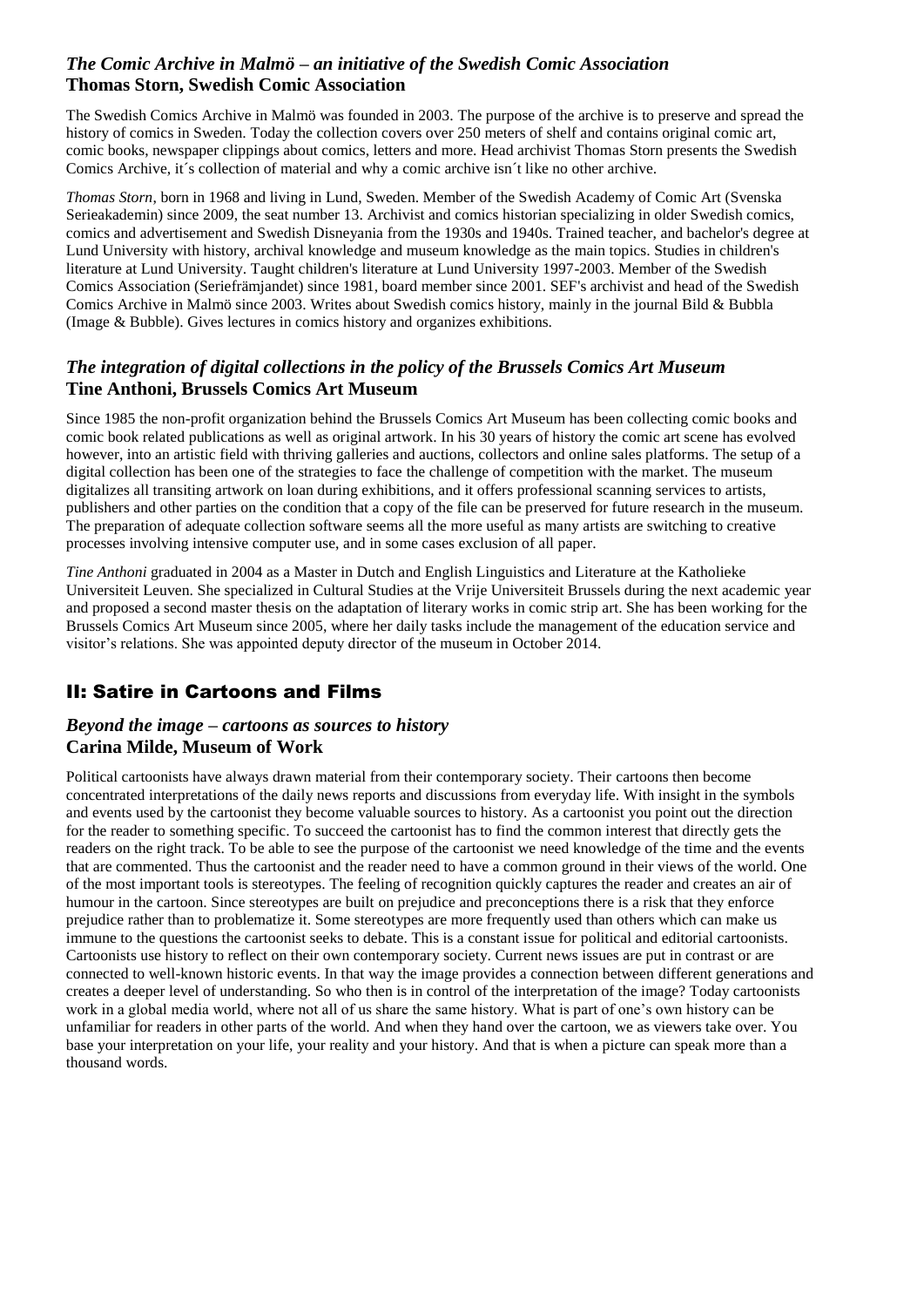### *Laughing at the World with the Clown Prince of Crime: The Joker as Satire* **Johan Nilsson, Örebro University**

Since the Joker's first appearance in DC comics Batman #1 (1940), where he was portrayed as a rather typical gangster (Weiner and Peaslee, 2015, p.xvi)), the character has gone through many metamorphoses over the years, from small-time criminal to trickster to psychotic mass murderer. This means that pinning the character down in any comprehensive way or attempting to discover his essence are more or less impossible. The recently published anthology, The Joker: A Serious Study of the Clown Prince of Crime (Peaslee and Weiner (eds.), 2015), aptly shows this by including a variety of analyses departing from a variety of perspectives and looking at many different versions of the Joker. One guise that has appeared at times throughout this history is that of the Joker as satire. The Joker is a fundamentally ironic character – he is tragic and violent but wears the face of comedy – and it is this that allows him to work so well as a vehicle for satire. This paper looks at some of these moments and does not restrict itself to examining one medium. Instead the paper puts the Joker through a transmedia analysis, using examples from comic books, movies, animated series, and video games to demonstrate how the character becomes such an apt satirical presence at specific points in time.

*Johan Nilsson* works as a senior lecturer in film and media at the department of Media and Communication Studies at Örebro University. His research interests include contemporary American film and popular culture. Specifically, his research has focused on the poetics and politics of film satire. However, in a current project he is interested in the transnationality of American popular culture, the case being notorious Swedish filmmaker Mats Helge Olsson and his output of Americanized B-movies. Nilsson is also active within the multidisciplinary field of American Studies.

# *The Black Gustavs Adolphus. Representations of the Explorer Sven Hedin as 'a Jew'* **Lars M. Andersson, Uppsala University**

The great explorer is the single individual who most frequently appears on the pages of the Swedish comic press. It is in particular in connection with Strindbergsfejden (The feud between the left and the right that raged between 1910 and 1911), F-båtinsamlingen 1911 (a whip round that was started after a decision in parliament pushed through by the conservatives to build an armoured boat), Hedin's agitation tour in 1913-1914, Bondetåget 1914 (a national manifestation when some 30 000 farmers "marched" - they actually travelled by train - on Stockholm and paid their respect to the king) and the First World War that Hedin became a character in a comic strip and appeared on every second cover of the comic press. In the comic press Hedin soon after his return to Sweden in 1909 became the symbol of everything outdated, of the old society and of the ideas of 1914 (activism in favour of Germany, the struggle against the ideas of the enlightenment, democracy etc). Hedin thus became the punch bag for the liberals and socialists in their struggle against conservative nationalism, activism on behalf of Germany, militarism and oligarchy. The positive values that the liberal and socialist left was trying to promote, not least the nation and nationalism, were defined in contrast to Hedin; in short, Hedin became the embodiment of everything that the left disliked and opposed. He became the icon against which they raged.

*Lars M Andersson*, b. 1961, senior lecturer. Anderson has mainly done research on Swedish anti-Semitism and refugee policy. He has also published high school textbooks on history and religious studies, three Festschrifts, anthologies on contemporary history, counterfactual history, on images as sources for historical studies, and on liability issues and moral debates in historical accounts. In 2002-2006, he was the editor of Historisk tidskrift and he has also served as editor of the Lagerbringbiblioteket series with Ulf Zander. Anderson received his doctorate in Lund in 2000 and was hired in 2003 at the Department of History, Uppsala University as a university lecturer in modern Swedish political history. He was Director of Studies for Master's and doctoral studies 2003-2006 and 2006-20012 head of the Department of History. Anderson has also been director of the Manegerial Council for Campus Engelska parken and for Forum for Jewish Studies. Since february 2015 he is Head of the school for Education, humanities and social sciences at Halmstad University.

# *The Looking-glass of Modernity: Satire and Post-war Politics in Sweden* **Martin Åberg, Karlstad University**

Traditionally the study of satire has been pursued mostly by scholars in literature and, perhaps, art historians, and students of media – considering the role not only of written texts but also images in satire. Today, however, satire should also be mentioned as an example of how historians explore non-traditional sources to approach and renew their understanding of past societies; surely, the theoretical debates associated with the 'linguistic turn' among the arts, and, in the 1990s, the 'pictorial turn' has been important catalysts in that respect. Nevertheless the use of satire – whether in form of written texts, or comics et al. possible expressions – as historical sources raises a number of methodological issues. It is, reasonable, however to consider satire as a reflection, although an inverted one, of the author's/artist's views and opinions about society, i.e. as a distorted and exaggerated mirror image. From that point of view it also becomes worthwhile to explore whether Swedish post-war satire has the potential to add to our understanding of the role of politics during this period. Needless to say the post-war period is characteristic not only because more and more aspects of society gradually became the topic of political intervention and governance after 1945, but also because it has been extensively dealt with by historians using conventional approaches and sources. By way of example I focus on texts published in the satirical journal 'Grönköpings Veckoblad' during the 1950s.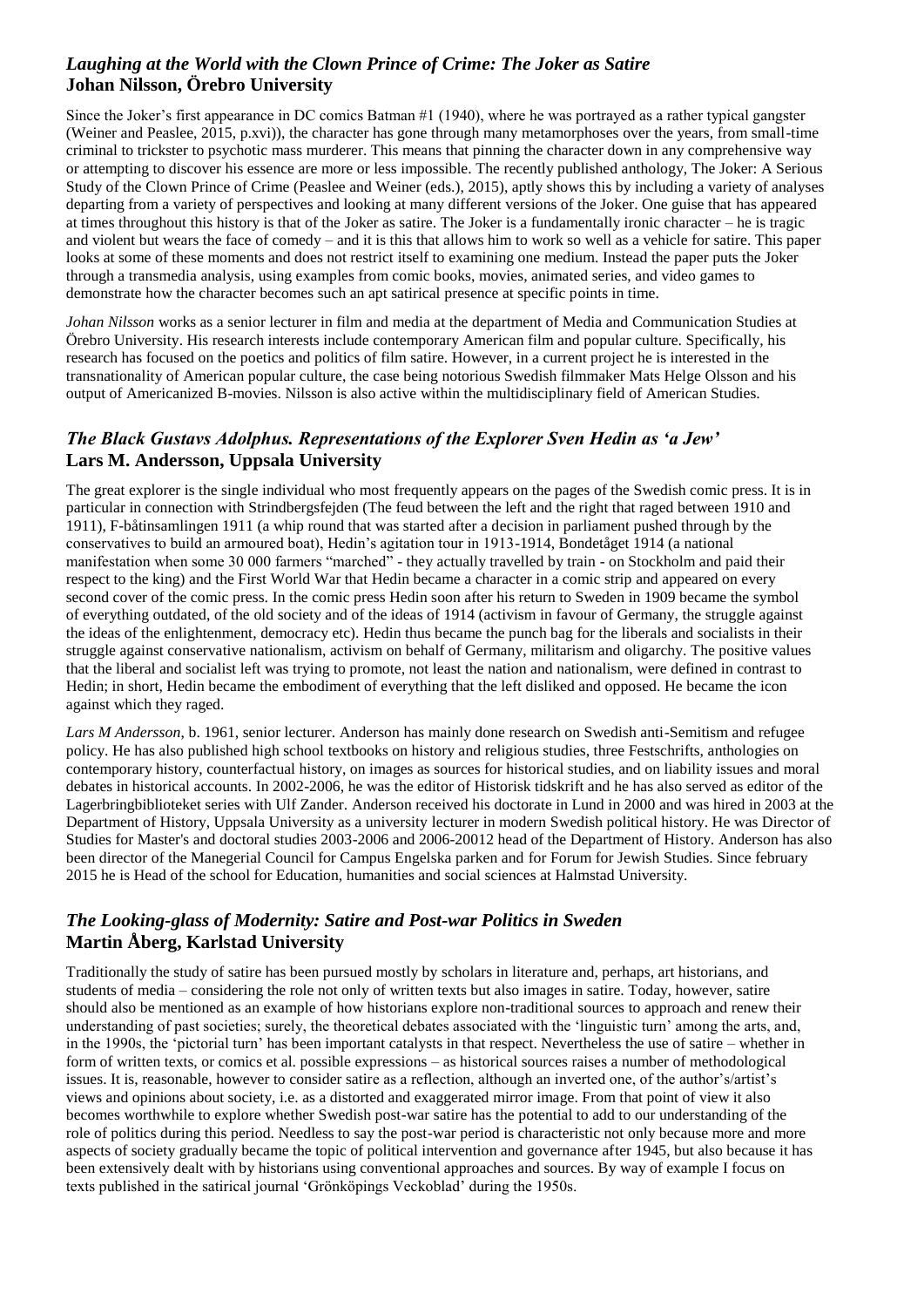*Martin Åberg* presented his PhD in social history in 1991. However his main interest in the last ca fifteen years has been political mobilization and organization, preferably in comparative perspective, incl countries such as Poland, Ukraine, and Germany. It was also in connection to the study of politics that he became interested more specifically in the role of satire as a mirror of political change. This resulted in a study of Swedish post-war satire (2006). Åberg is currently professor of history at Karlstad university.

# III: Comics and Learning about History

# *Reading Comics and Learning about History, Identities and Power: Texas History Movies in Texas Schools in the 1930s-1950s*

### **Anne Magnussen, University of Southern Denmark**

From 1926 to 1928 The Dallas Morning News published a daily comic strip called Texas History Movies. It was created by Jack Patton and John Rosenfield, Jr. and narrated the history of Texas from the first European arrivals in the 16th century until after the Reconstruction period in the late 19th century. Texas History Movies has an exceptional media history. It was one of the first (if not the first) historical comic strips to be published in a US newspaper, and after its run in The Dallas Morning News it was published as an edited comic strip collection and distributed by the company Magnolia Oil (later Mobil Oil) to Texas schools from the 1930s to the 1950s to be used as a history textbook. In many ways Texas History Movies reproduced the dominant view on Texas history and ethnic dynamics in the 1920s and 1930s, but in this paper I would like to argue that through its use in the schools in some ways strengthened the dominant narratives of the time, and in others, opened for different understandings of Texas history and society, especially with relation to ethnic and racial dynamics and power relations. With Texas history and society as the main example, I will discuss how comics can be used as source material for historical studies of identity and power in connection to other kinds of source material, in this case primarily other history textbooks as well as popular history texts of different sort.

*Anne Magnussen* is Associate Professor at the Department of History, University of Southern Denmark, Odense, Denmark, with a PhD from Copenhagen University, Denmark. She has edited books on comics, place and history, and written articles on Spanish and Latin-American comics as aesthetic, historical and political signs, as well as on public memory in Spain and in Texas, USA. Of publications related to comics she has co-edited (with Hans-Christian Christiansen) Comics and Culture. Analytical and Theoretical Approaches to Comics. Co-edited with Hans-Christian Christiansen. Copenhagen: Museum Tusculanum Press 2000. More recent publications on comics are "Mara and Paracuellos – Interpretations of Spanish Politics from the Perspective of the Comics", Scandinavian Journal of Comic Art (SJoCA), 1:1 (Spring 2012), pp. 26-44, "The New Spanish Memory Comics. The Example of Cuerda de presas." European Comic Art, Vol. 7, No. 1 (Spring 2014), pp. 56–84, and "Spanish Comics and Politics." In Stephan Packard (ed.) Comics & Politik. Berlin: Christian A. Bachmann Verlag 2014, pp. 157-178. Anne Magnussen is a founding member of the Nordic comics research network, NNCORE.

### *Comics in Ruins: Comics Art, Ruins, and the politics of Humanitarian Witness* **Rebecca Scherr, University of Oslo**

This presentation examines how, within the contemporary discourse on human rights, the picturesque image of the ruin plays a key role in producing a visual and intellectual discourse encompassing spectatorship, aesthetics, and trauma. I focus on images of the ruins of war in graphic narrative, particularly the graphic novel. From the rubble of destroyed homes in Gaza (Joe Sacco) to the bombed buildings of Tehran (Marjane Satrapi) to the flames and destruction of Hiroshima (Keiji Nakazawa) and beyond, ruins plays a crucial role in graphic narratives focused on human rights issues. I will discuss how such images of ruins affect the reader of the graphic novel, what powerful messages they convey in both obvious and subtle ways, and how such images of ruins comment on the "forensic approach" current in human rights discourse.

*Rebecca Scherr* is Associate Professor of American literature at the University of Oslo. Her research focuses on literature and visual culture. She has published a number of articles on comics and graphic novels, with an emphasis on the work of Joe Sacco. Currently, she is researching the role comics and graphic novels play in the contemporary human rights movement.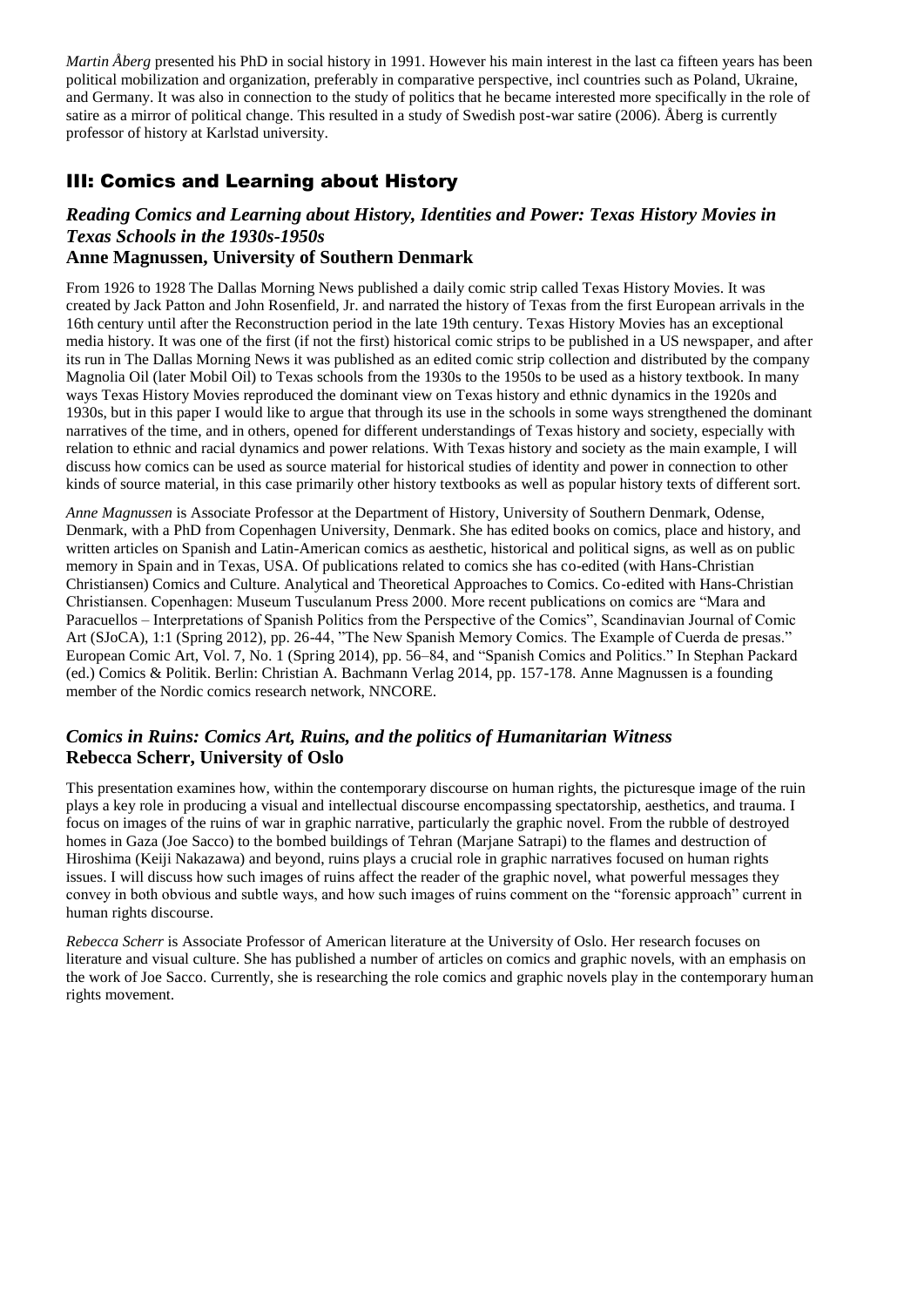### *Forgotten and Rediscovered History of Serbian Comics from the 30s and the 40s* **Saša Rakezić alias Aleksandar Zograf, Comics author and journalist, Serbia**

After Belgrade's most respected daily paper Politika has started to publish American newspaper strips in 1934, hardly anyone expected that comics would make such an impact in predominantly rural Serbia (then part of Kingdom of Yugoslavia). In just a matter of months, local artists have started to create their own comics, several comics magazines were initiated (with some of them published 3 times a week), and dozens of authors were active in Belgrade until the war broke out in 1941. The bombs from NAZI bombers planes have burnt the National Library of Belgrade on April 6th 1941, which as well destroyed the best collection of pre-war periodicals and magazines, of which many contained comics. Some of the cartoonists continued to publish even during the NAZI occupation, while others stopped cartooning either temporarily or for good. Serbian comics production was gradually forgotten even in its homeland, and still is largely unknown to European comics historians. In the most recent years, due to Internet and spread of information, we are gradually finding out that, during 1930s and 1940s, comics by the Serbian authors (mostly uncredited) were translated and published in France, Italy, Sweden, Denmark, Poland, Bulgaria, Turkey, Argentina, etc. It took decades to understand the variety and vitality of this production, and even the impact it made outside the homeland.

*Saša Rakezić* (b 1963) is a cartoonist from Pančevo, Serbia, whose comics are signed under the pseudonym of Aleksandar Zograf. Aside from his native country, collections of his comics are published in US, UK, France, Italy, Portugal, Spain, Germany, and other countries. Beside of creating comics, he published a multitude of articles dedicated to the history of Serbian comics, believing that pre-war Serbian comics scene is "a treasure yet to be discovered by the rest of Europe". He was the edited and author of the introductions for several books by comics historian Zdravko Zupan, including "Veljko Kockar: Strip, život, smrt" (2009), "Zigomar - Maskirani pravednik" (2011) and "Doživljaji Mike Miša" (2014).

# IV: Comics and Propaganda

### *Competent Children and Social Cohesion – Representations of Childhood in Home Front Propaganda Comics during WWII in Finland* **Ralf Kauranen, University of Turku**

Children are an oft seen category of people and a classic source of humour in comics. This tradition takes on various guises depending on historical, cultural and political context. This paper studies the depictions of children in one specific context, the propaganda or educational comic strips published by the Ministry of Supply in Finland during WWII. As one means of wartime propaganda directed to the home front the ministry hired comics artists to produce comic strips to be distributed through the country's newspapers. Central topics of the comics were rationing, black market trade, self-sufficiency and thriftiness, along with a general aim of boosting the morale on the home front. The comics not only were directed at the reading public of the home front, but also predominantly presented motifs from this domain. The focus was on the ways in which the population in total could partake in the war effort. National unity was created in the comics by reducing the differences between various groups in society. Besides the thinning down of gender divisions and the differences between social classes, the boundaries between age groups were called into question in the comics. Children partook in the common efforts and were not only innocent bystanders or victims. Children – both boys and girls – collected rags and scrap metals, joined woodcutting bees and picked berries and mushrooms. Children were also presented as witty and knowledgeable, for example informing adults about different wartime regulations. All in all, in the propaganda comics, with their aim of building national unity, children were endowed with an exceptional, unquestioned agency and competence that tied them to the adult world.

*Ralf Kauranen* is a sociologist and researcher working at the Department of Finnish Literature at the University of Turku. His doctoral thesis studied the 1950s debate on comics in Finland. His current research is focused on the multilingualism and transnationalism of the contemporary Finnish comics field. Kauranen also used to be an editor of Scandinavian Journal of Comic Art.

### *Comics and the processing of current History* **Ralf Palandt, German Society for Comics Studies (ComFor)**

Comics are products of our culture and embedded in social processes. Comics cover topics of social debate and process them - some more and some less directly - some sophisticated and some trivial. Either way, they are historical documents. They act into the society and reflect the society at the same time.

*Ralf Palandt* is member of the Society for Comics Studies (ComFor) and the Section of Visual Communication of the German Association for Communication Studies (DGPuK). Research focus: Political Comics. Numerous essays, lectures and exhibitions (e.g. "Holocaust in Comic Books"). Culture Award "Munich thanks!" by the City of Munich 2012; PENG Prize of Comic Festival Munich 2011; Nomination of the essay "Brown Comics?! Pictures from the right Edge of Society" for the Alternative Media Award 2009. Together with the Archive of Youth Cultures: Congress (2010) and Anthology (2011) "Right-wing Extremism, Racism and Anti-Semitism in Comics".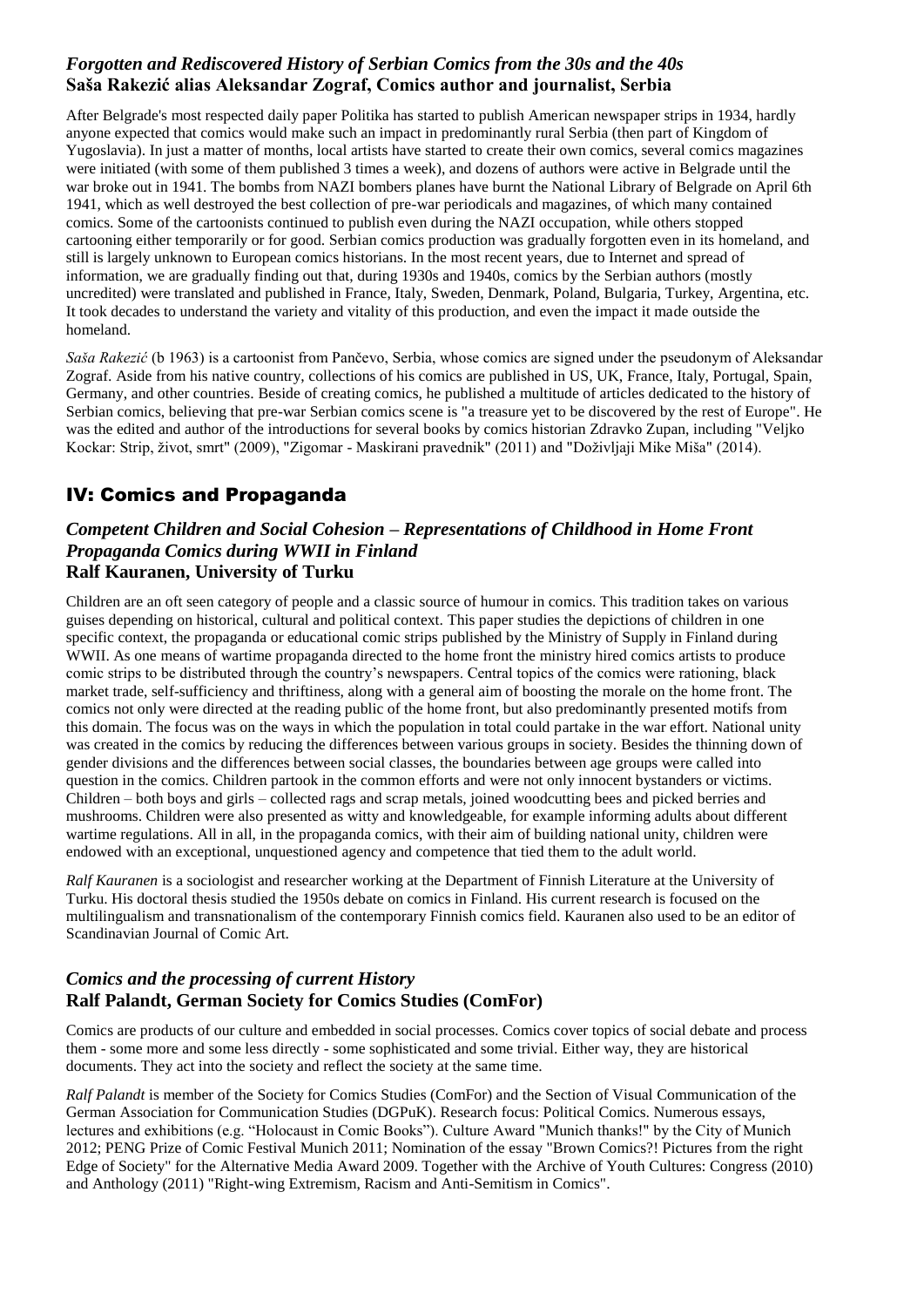### *Octobriana, a faked samizdat* **Helmut Kronthaler, Stiftung Illustration**

In 1971 Petr Sadecký (1943-1991), an exiled Czech illustrator living in West Germany since 1967, published the book "Octobriana and the Russian Underground" (London: Tom Stacey 1971). It told the story of a group of dissidents in the Soviet Union who called themselves PPP (Progressive Political Pornography). They published samizdats, illegal homemade magazines, in which they proclaimed an anticommunist attitude combined with some sort of hedonistic sexual revolution. One of their inventions was a comic strip starring a heroine named Octobriana. A second book published in 1972 by Melzer Verlag, Darmstadt, presented two complete episodes of the adventures of this "Barbarella of the East". On the cover they were presented as the "first comic strip from the underground of the USSR", but in the end it was all just a fake...

*Helmut Kronthaler*, Dr. phil., M.A., born in 1960 in Landshut, lives in Unterhaching near Munich. Studied art history, Byzantine art and theatre studies at LMU Munich; worked at museums and auction houses in Munich, Dresden and Berlin, as art critic for various newspapers and magazines and as an editor for art encyclopedias. Publications on Renaissance, 19th century, modern and contemporary art, the art market, illustration art, cartoons and comics. Since 2009 editor of "Lexikon der Illustration im deutschsprachigen Raum seit 1945", Troisdorf: Stiftung Illustration/Munich: edition text + kritik. Member of Association internationale des critiques d'art (AICA); Gesellschaft für Comicforschung (ComFor). Latest publications on comics: Andreas Hofer – ein Südtiroler Freiheitskämpfer als Comic-Held, in: Deutsche Comicforschung 2016. Leipzig: Comicplus 2015 (in print); Sachcomics: Geschichte, Erscheinungsformen und Funktion, in: Mareile Oetken/Ines Oldenburg (Ed.), Erzählen. Darstellen. Berichten. Interdisziplinäre Perspektiven auf das Sachbuch in der Kinder- und Jugendliteratur. Baltmannsweiler: Schneider Hohengehren 2014; Maos Comics in Deutschland, in: Deutsche Comicforschung 2014. Hildesheim: Comicplus 2013.

# *Searching for the Mouse in Mussolini's Archives* **Fabio Gadducci, University of Pisa**

Mussolini was a journalist, an obsessive reader of newspapers during his days as dictator, and the careful control that he wielded on the press is well-known and documented. Less known is the fact that a stringent control was exercised by Mussolini's regime also on the comics magazines. The control was especially strong in the Thirties, a fundamental period for Italian popular press: it is when modern comics arrived in Italy, too, first with Topolino and then with golden age heroes such as Flash Gordon and other KFS characters. Despite the lack of surviving archives of some pivotal publishers such as Nerbini and Vecchi, the correspondence of Mussolini now preserved in the Archivio Centrale dello Stato, coupled with the one of the KFS agent Guglielmo Emmanuel, delineates the development of the medium and the interaction between the centripetal push of the dictatorship, which was trying to establish a tight political control on comics, and the centrifugal push of the publishers, which wanted to capitalize on the American "comics craze" that was sweeping Italy.

*Fabio Gadducci* is professor of CS at the University of Pisa and a lifelong reader and essayist on comics and popular literature. He authored Casa Disney: autori e diritto d'autore (2000, PuntoZero; with Mirko Tavosanis), Notes on the Early Decades of Italian Comic Art (2006, Felici) and Eccetto Topolino (NPE, 2011; with Leonardo Gori and Sergio Lama). He is editor in chief of "SIGNs. Studies in Graphic Narratives", devoted to graphic narratives from XVIII until early XX century, and member of the editorial board of "European Comic Art". With Matteo Stefanelli he edited an anthology of the comics weekly "Corriere dei Piccoli" (2008, Rizzoli) and another on one of its most important author, Antonio Rubino (2009, Black Velvet). For Rizzoli-Lizard he is the editor of the chronological edition of the Italian master Magnus and of the Italian edition of the stories by Carl Barks and Floyd Gottfredson.

# *Cartoons, political jokes and comics during Romanian Communist times – Propaganda and resistance*

### **Călin Hentea, journalist and historian, Bucharest**

The Romanian jokes, cartoons and comics cannot be fully understood but in the context of their traditions and the political landscape of the respective period. Besides, the Romanians witnessed a special sense of humour in their daily life. While political jokes could circulate relatively freely during the late Communist period, cartoons and comics had to be sponsored by a Communist controlled institution in order to be published. Especially during Ceaușescu's "Golden Era" historical comics served as a propaganda tool in the service of nationalistic ideology. Meanwhile, the political jokes helped people to resist.

*Călin Hentea*, born in 1958 in Brașov, România (retired officer since 2008) is a freelance journalist and writer. During his career he served as PR officer, TV and written press military journalist, documentary film director and PSYOPS specialist in Romanian MoD and in NATO missions abroad. Călin HENTEA is the sole author of 15 books dedicated to propaganda, PSYOPS and military history, published in Romania and United States.